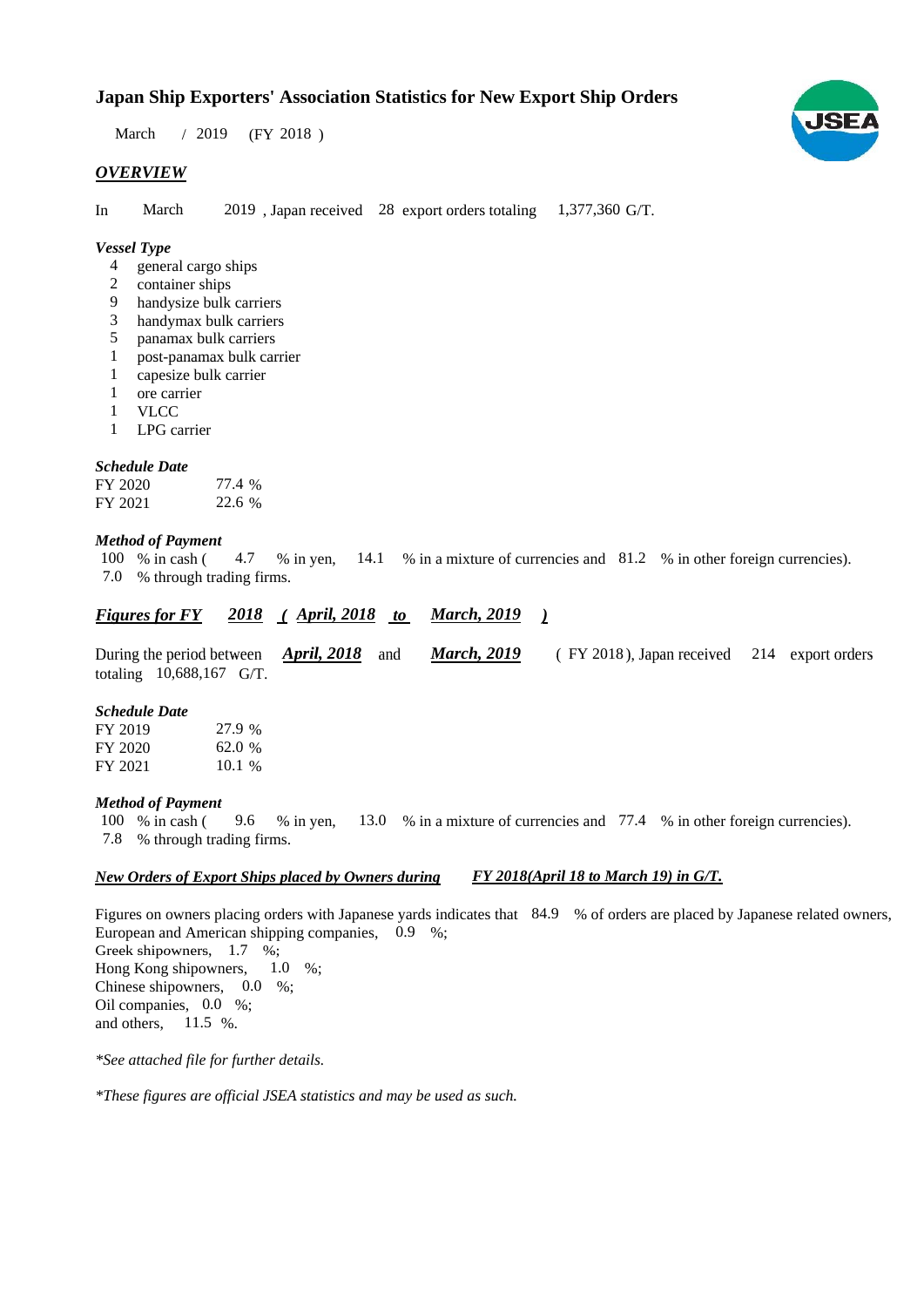#### New Export Orders Placed in March 2019 (FY 2018) Based on Fiscal Year

No. G/T No. G/T No. G/T No. G/T No. G/T No. G/T No. G/T No. G/T $G/T$ General Cargos ( 10 1,229,399 21 1,574,800 2 19,980 0 0 0 0 0 6 341,960 29 1,936,740 6 341,960 Bulk Carriers 19 183 7,231,284 92 3,771,000 13 469,650 13 615,500 12 713,000 20 824,900 150 6,394,050 45 2,153,400 Tankers | 17 | 1,496,550 || 25 | 1,271,337 | 5 | 812,700 | 1 | 60,200 | 1 | 1,400 | 2 | 210,500 | 34 | 2,356,137 || 4 | Combined Carriers 0 0 0 0 0 0 0 0 0 0 0 0 0 0 0 0Others ( 0 0 0 1 1,240 0 0 0 0 0 0 0 0 1 1,240 0 0 Total 210 9,957,233 139 6,618,377 20 1,302,330 14 675,700 13 714,400 28 1,377,360 214 10,688,167 55 2,767,460 FY 2018 / FY2017 (%) | \*207.8 | 100.6 | 254.2 | 145.8 | 79.6 | 91.6 | 107.3 | \*\* 96.6 In CGT | | 4,343,301 | | 2,994,832 | | 467,816 | | 283,097 | | 277,694 | | 606,432 | | 4,629,871 | | 1,167,223 January 2019 Description Apr 17 to Mar 18 Apr 18 to Nov 18 December 2018 February 2019 March 2019 Apr 18 to Mar 19 Jan 19 to Mar 19

*Figures for shipbuilding orders of 500 G/T and over for export as steel vessels placed with JSEA members are covered.*

\*FY 2017/FY2016

\*\*Calendar Year 2018

JSEA (April 2019)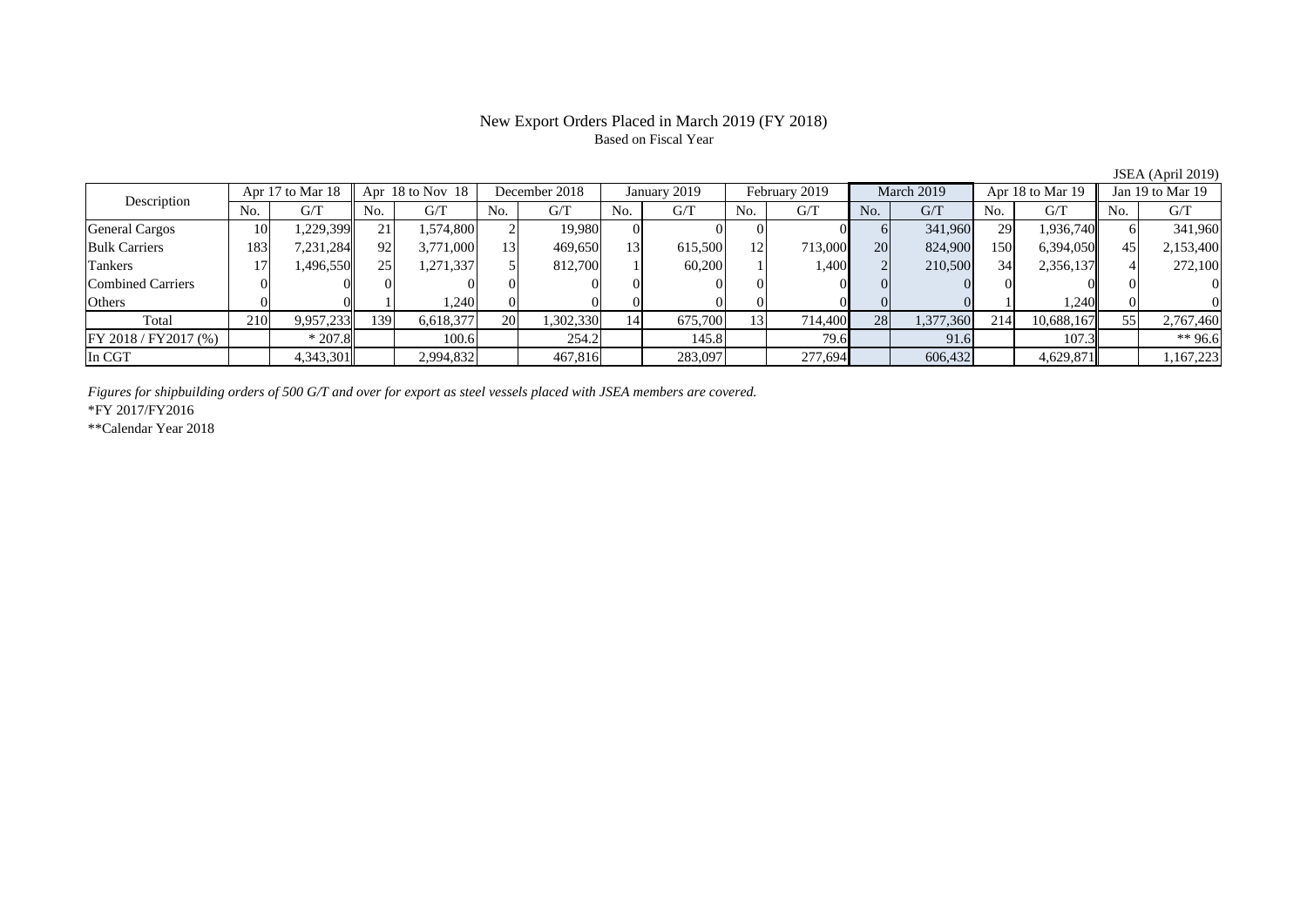#### Export Ships Delivered in March 2019 (FY 2018) Based on Fiscal Year

No. G/T No. G/T No. G/T No. G/T No. G/T No. G/T No. G/T No. G/T $\mathrm{G}/\mathrm{T}$ General Cargos ( 20 2,005,260 19 1,900,236 3 325,435 0 0 0 2 167,859 3 297,826 27 2,691,356 5 465,685 Bulk Carriers 142 5,285,025 76 2,810,052 2 98,551 17 535,044 8 274,692 13 516,762 116 4,235,101 38 1,326,498 Tankers 38 2,664,170 40 2,606,219 3 221,822 8 249,632 9 669,659 8 380,591 68 4,127,923 25 1,299,882 Combined Carriers 0 0 0 0 0 0 0 0 0 0 0 0 0 0 0 0Others | 1 | 125,572 || 0 | 0 | 0 | 0 | 0 | 0 | 0 | 0 | 0 | 0 | 0 Total 201 10,080,027 135 7,316,507 8 645,808 25 784,676 19 1,112,210 24 1,195,179 211 11,054,380 68 3,092,065 |FY 2018 / FY2017 (%) | | \*92.7 | | 107.9 | 190.2 | 52.6 | 283.8 | 111.1 | 109.7 | \*\* 104.5 In CGT | | 4,747,553|| | 3,597,953| | 268,339| | 424,261| | 579,137| | 540,548| | 5,410,238|| | 1,543,946 December 2018 January 2019 Description Apr 17 to Mar 18 Apr 18 to Nov 18 February 2019 March 2019 Apr 18 to Mar 19 Jan 19 to Mar 19

*Deliveries of new shipbuilding orders of 500 G/T and over for export as steel vessels placed with JSEA members are covered.*

\*FY 2017/FY2016

\*\*Calendar Year 2018

JSEA (April 2019)